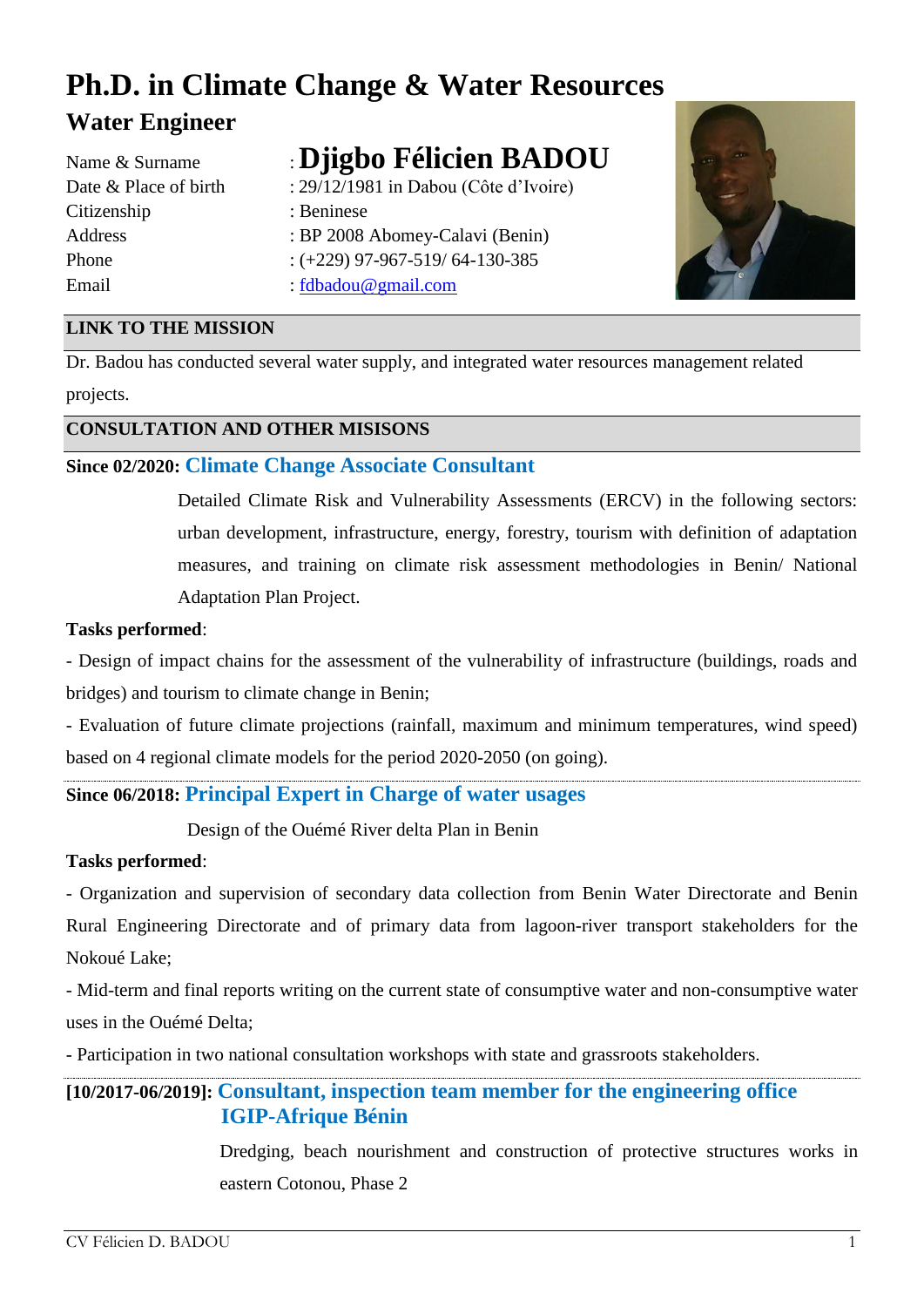## **Tasks performed**:

- Supervision of the construction of four groins and of a submersible dyke for the development of a marine lake;

- Supervision of dredging and beach nourishment works involving 2.5 million  $m<sup>3</sup>$  of sand on beaches in eastern Cotonou;

- Supervision of soil clean-up works on the Akpakpa-Dodomè river banks.

## **[12/2017-03/2019]: Consultant**

 Study of Water Resources Vulnerability to Climate Change in Benin Scientific Support Project to the process of National Adaptation Plans to climate change (PAS-PNA)

## **Tasks performed**:

- Design of 02 impact chains for the assessment of the vulnerability of the Ouémé River Basin population to water scarcity and hydroclimate hazards;

- Collection of socio-economic data (access to information, monetary poverty index, etc.) for the assessment of the targeted population adaptive capacity;

- Mid-term and final reports writing on the vulnerability of the Ouémé River Basin population to water scarcity and hydroclimate hazards.

## **[02/2012 – 03/2012] : Technical Auditor for the Audit firm FCG**

Audit of the management of the Programme of Support to the sectors of Water and Sanitation (PPEA) in the Borgou region

## **Tasks performed**:

- Review of procurement and contract management documents of contracts funded by the PPEA project;

- Assessment of Water and Sanitation Sections of Communal Development Plans (CDPs);
- Interviews of local authorities on the implementation of social intermediation;

- Survey of NGO facilitators in charge of social intermediation.

**[02/2010 – 06/2011]: Assistant Engineer for the construction firm Soletanche – Bachy**

Extension of the southern wharf at Cotonou harbour

(670 m of diaphragm walls 30 m deep)

## **Tasks performed**:

- Tides and water table fluctuations monitoring to secure the construction of sheet piling;

- Supervision of the execution of about 100 boreholes and pumping wells to lower the water table for the construction of sheet piling over 600 ml;

- Supervision of the installation and monitoring of a drainage system to lower the "roof" of the water table.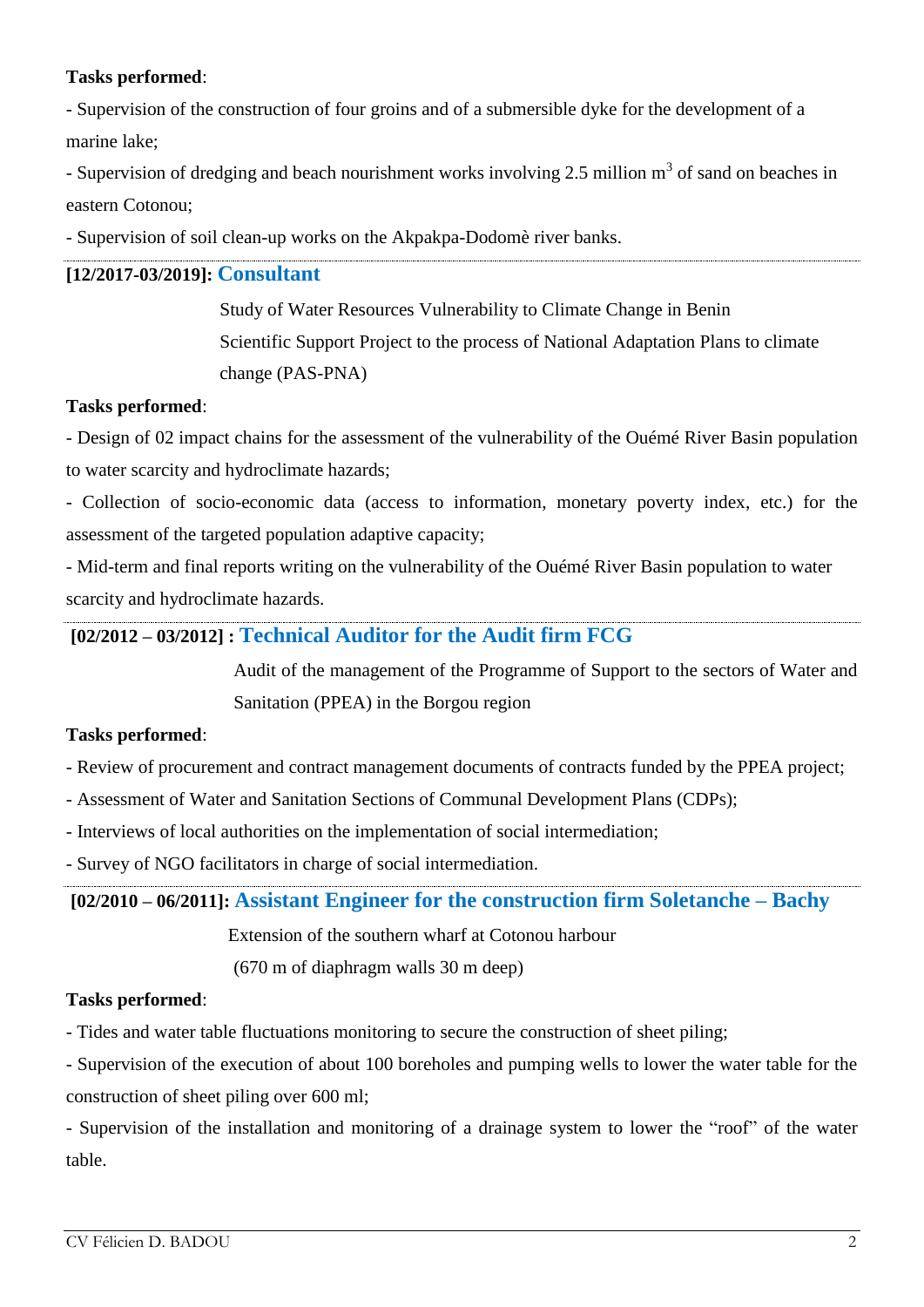## **[08/2008-10/2009]: Water Engineer for the construction firm Franzetti-Bénin**

#### **Projects:**

- Potable Water Supply Project in Benin secondary cities - Phase 2;

 - Drinking water networks relocation for the construction of the roads Godomey - Akassato and Djougou –N'Dali.

#### **Tasks performed**:

- In Charge of the preparation of technical and financial bids;
- Design of drinking water supply networks and facilities.

#### **PUBLICATIONS**

- **Félicien D. Badou**, Jean Hounkpè, Yacouba Yira, Moussa Ibrahim, Aymar Y. Bossa (2019). Increasing Devastating Flood Events in West Africa: Who is to Blame? *In Regional Climate Change Series: Floods* WASCAL Publishing DOI: 10.33183/rccs.2019.p84
- Jean Hounkpè, Bernd Diekkrüger, **Djigbo F**. **Badou**, Aymar Y. Bossa, Emmanuel A. Lawin, Julien Adounkpè and Abel A. Afouda (2019). How Does Climate and Land Use Change Influence Flood Hazard in Benin? I*n Regional Climate Change Series: Floods* WASCAL Publishing DOI:10.33183/rccs.2019.p44
- Sintondji L., **Badou F.**, Ahouansou M., Hounkpe J., Assogba Balle R., Gaba C., Vissin E., 2019. Etude de Vulnérabilité face aux changements climatiques du Secteur Ressources en Eau au Bénin. Report produced under the project "Projet d'Appui Scientifique aux processus de Plans Nationaux d'Adaptation dans les pays francophones les moins avancés d'Afrique subsaharienne", Climate Analytics gGmbH, Berlin.
- Agnid**é** E. Lawin, Nina R. Houngu**è**, Chabi A. Biaou and **Djigbo F. Badou** (2019). Statistical Analysis of Recent and Future Rainfall and Temperature Variability in the Mono River Watershed (Benin, Togo). *Climate*, 7, 8. DOI: 10.3390/cli7010008
- **D. F. Badou,** B. Diekkrüger, E. Kapangaziwiri, M. L. Mbaye, Y. Yira, E. A. Lawin, G. T. Oyerinde &A. Afouda (2018a). Modelling blue and green water availability under climate change in the Beninese Part of the Niger River Basin. *Hydrological Processes*. DOI: 10.1002/hyp.13153.
- **Badou, D.F.,** Kapangaziwiri, E., Diekkrüger, B., Hounkpè, J. & Afouda, A. A. (2016). Evaluation of recent hydro-climatic changes in four tributaries of the Niger River basin (West Africa). *Hydrological Sciences Journal*, *62*(5), 715–728. DOI: 10.1080/02626667.2016.1250898
- Hounkpè, J., Diekkrüger, B., **Badou, D.F.**, and Afouda, A.A., (2016). Change in Heavy Rainfall Characteristics over the Ouémé River Basin, Benin Republic, West Africa. . *Climate*, 4 (15), 1– 23. DOI: 10.3390/cli4010015